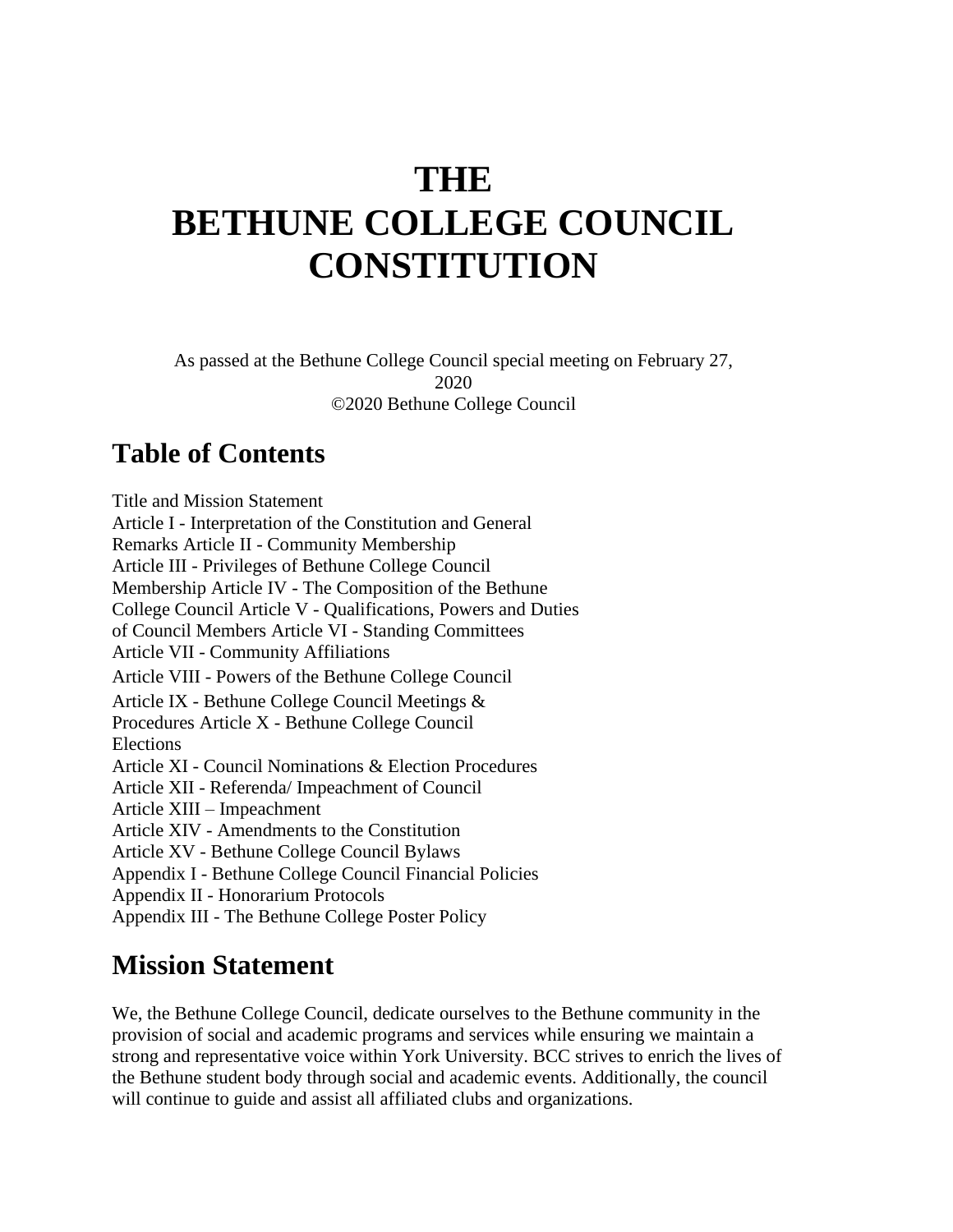- The BCC recognizes and celebrates those values exhibited by the college's namesake, Dr. Norman Bethune, and strives to, at all time, protect the interests of the community in fulfilling its mandate.
- The BCC recognizes and celebrates the fact that it represents and serves a rich and diverse community and attempts to promote further harmony within this diversity.
- The BCC recognizes and celebrates that while it may be the primary voice of the community, that it must proactively interact with, and take suitable direction from, other community bodies such as the Bethune College Fellows, Alumni, staff, faculty and students of the college.
- The BCC recognizes and celebrates a long history and relationship with the Head's Office of Bethune College. It further recognizes the service and guidance that has been provided to the BCC by the Head's Office. The BCC will strive at all time to further this relationship, ensuring equal representation of all community members on the council.

### **Article I - Interpretation of the Constitution and General Remarks**

- 1. Interpretation of the Constitution
	- a. The Bethune College Council, hereinafter referred to as the BCC, shall be the sole authority for the interpretation of this constitution. The BCC shall, however, make all determinations of construction and interpretation with due regard to the accepted rules of procedure of York University.
- 2. General Remarks
	- a. This Constitution shall come into effect May 1st, 2020, and shall give guidance to succeeding Councils;
	- b. Any previous Constitutions of the BCC are hereby repealed, and all legislation, motions or other acts of the BCC inconsistent with this Constitution are hereby revoked; and are done so in the best interests of the Community;
	- c. Should any Article, section or subsection of this Constitution be deemed by any member of the BCC to require further and official clarification in the best interests of the BCC and Community, and for just cause, then the President or any Voting Member of the BCC, on request or on his/her own initiative, may propose a clarification in the form of a motion during a duly advertised and regular meeting of the BCC; this proposed clarification shall be accepted upon a two-thirds affirmative vote by the BCC, and providing that any such clarification does not contradict the Articles and Spirit of this Constitution. Such an approved clarification shall be recorded in the BCC Minutes, and shall also be appended, on a separate sheet, to the BCC copy of this Constitution. In addition, no such clarification may take the form of an Amendment to this Constitution without its first successfully passing through the regular Amendment procedures (see Article XIV);
- 3. Conflict of Interest
	- a. It is the policy of the BCC to conduct its business and political affairs in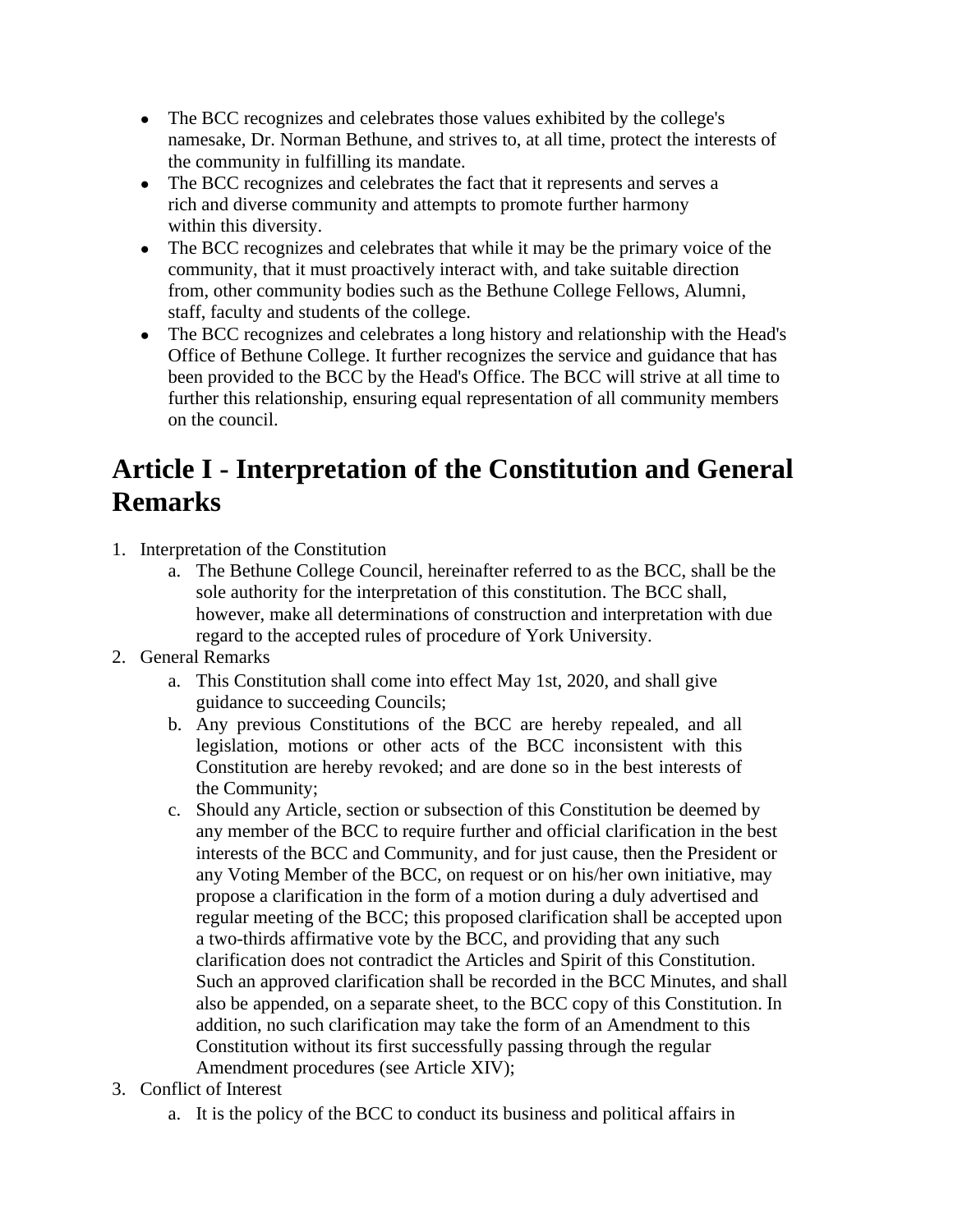compliance with applicable laws and in conformity with the highest ethical and moral standards.

b. No Member of the BCC should have any business or financial interest or other involvement outside of the BCC which in any way conflicts with her duties and responsibilities to the BCC. Each BCC Member should avoid situations that affect or are likely to affect her loyalty and interest in serving the BCC.

# **Article II - Community Membership**

- 1. There shall be two categories of membership in the Community:
	- a. Regular Members:
		- i. The Head of the College;
		- ii. All full-time and part-time students, plus graduate and special students studying at York University and assigned to Bethune College as their College of Affiliation;
		- iii. The Fellows of the College including the Administrative Assistant, the Secretaries, Dons and the Residence Life Coordinator.
	- b. Honorary Members:
		- i. The Alumni of the College;
		- ii. Persons that the BCC may from time to time designate as being Honorary Members of the Community.

### **Article III - Privileges of the Bethune College Membership**

- 1. All members of the BC Community shall be entitled:
	- a. To have reasonable access to the BCC's property;
	- b. To participate in General Meetings of the Community;
	- c. To attend all regular meetings of the BCC.
	- d. To vote in elections, or in BCC referenda;
	- e. To propose or second the proposal of amendments to this constitution, in accordance with procedures set out below;
	- f. To propose referendum or recall proceedings in accordance with the rules set out below;
	- g. To nominate or second the nomination of candidates for the Council;
	- h. If they are a student as per Article II  $(1)$   $(a)$  ii, to stand for election for council positions open to them;
	- i. To participate in any and all activities sponsored by the Community.

### **Article IV - The Composition of the Bethune College Council**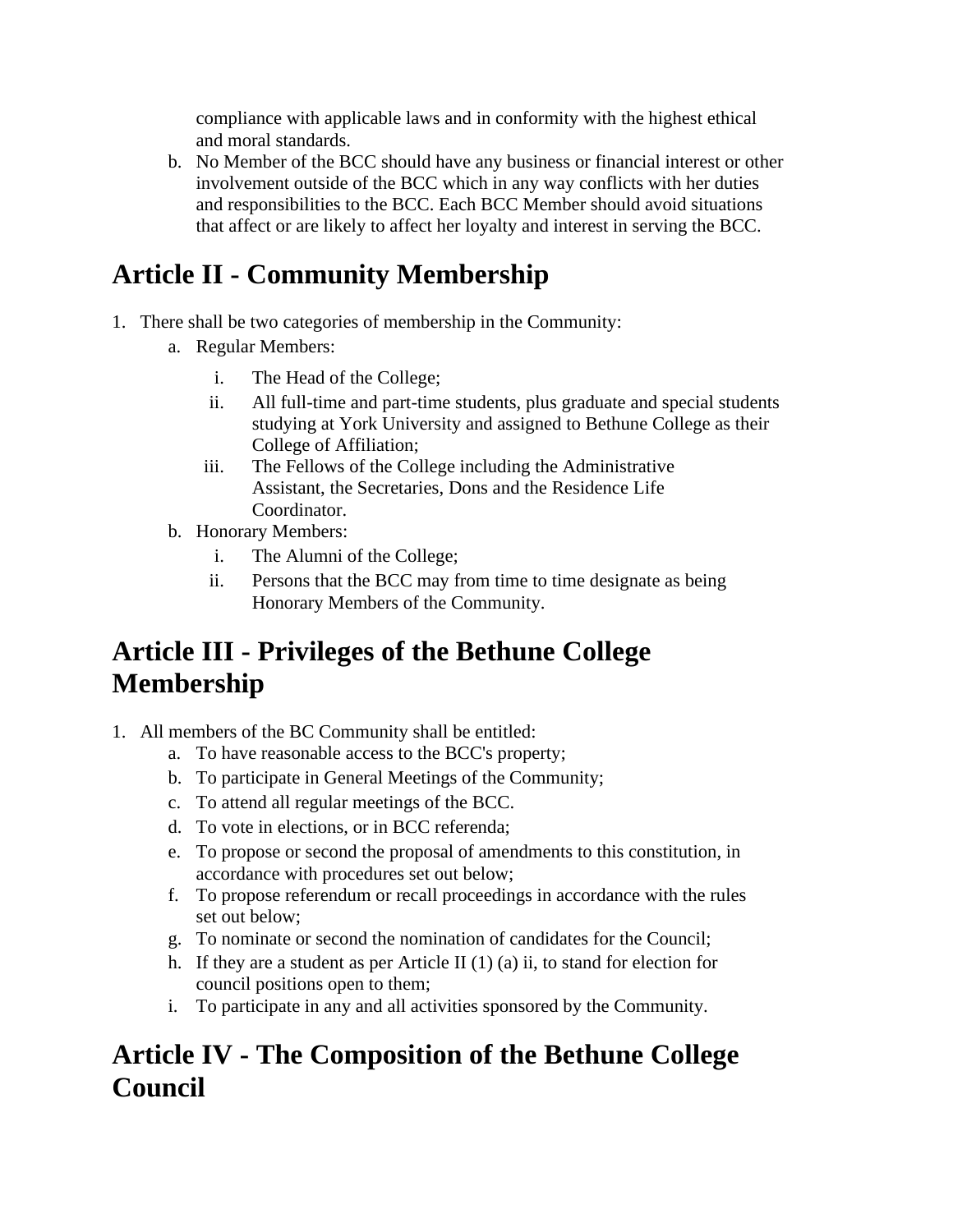- 1. The Voting Members of the Council shall include:
	- a. The President;
	- b. The Executive Vice-President;
	- c. The Vice-President Athletics;
	- d. The Head of the College, or designate when Head unavailable;
	- e. The Fellows' Representative;
	- f. Two (2) First Year Representatives;
	- g. Four (4) General Members;
	- h. The SOS Representative;
	- i. The Bethune College Academic Advisor;
	- j. The YFS Director;
- 2. The Non-Voting Members of the Council shall include:
	- a. The Vice-President Finance;
	- b. The Vice-President Social
	- c. The Vice-President Communications
	- d. Director of Finance;
	- e. Two (2) Commuter Directors
	- f. The Administrative Assistant;
	- g. The Orientation Chair(s);
	- h. The Residence Life Representative (DLLO);

### **Article V - Qualifications, Power and Duties of Council Members**

- 1. All student Council Members must:
	- a. Be a full-time student and be in good academic standing;
	- b. Comply with the constitution and bylaws and take a proactive role in BCC matters;
	- c. Attend all Council meetings to the best of their ability and inform the speaker if unable to attend;
	- d. Attend all BCC social/academic/athletic events to the best of their ability;
	- e. Staff the BCC office as scheduled by the Executive Vice-President;
	- f. Actively participate in Social Orientation in the role of leader.
- 2. Furthermore, all Executives must:
	- a. Represent the interests of BCC and its constituents at various levels within the University;
	- b. Report at every BCC meeting;
	- c. Report regularly to the President;
	- d. Receive an honorarium, as determined by Council.
- **3. The President shall:**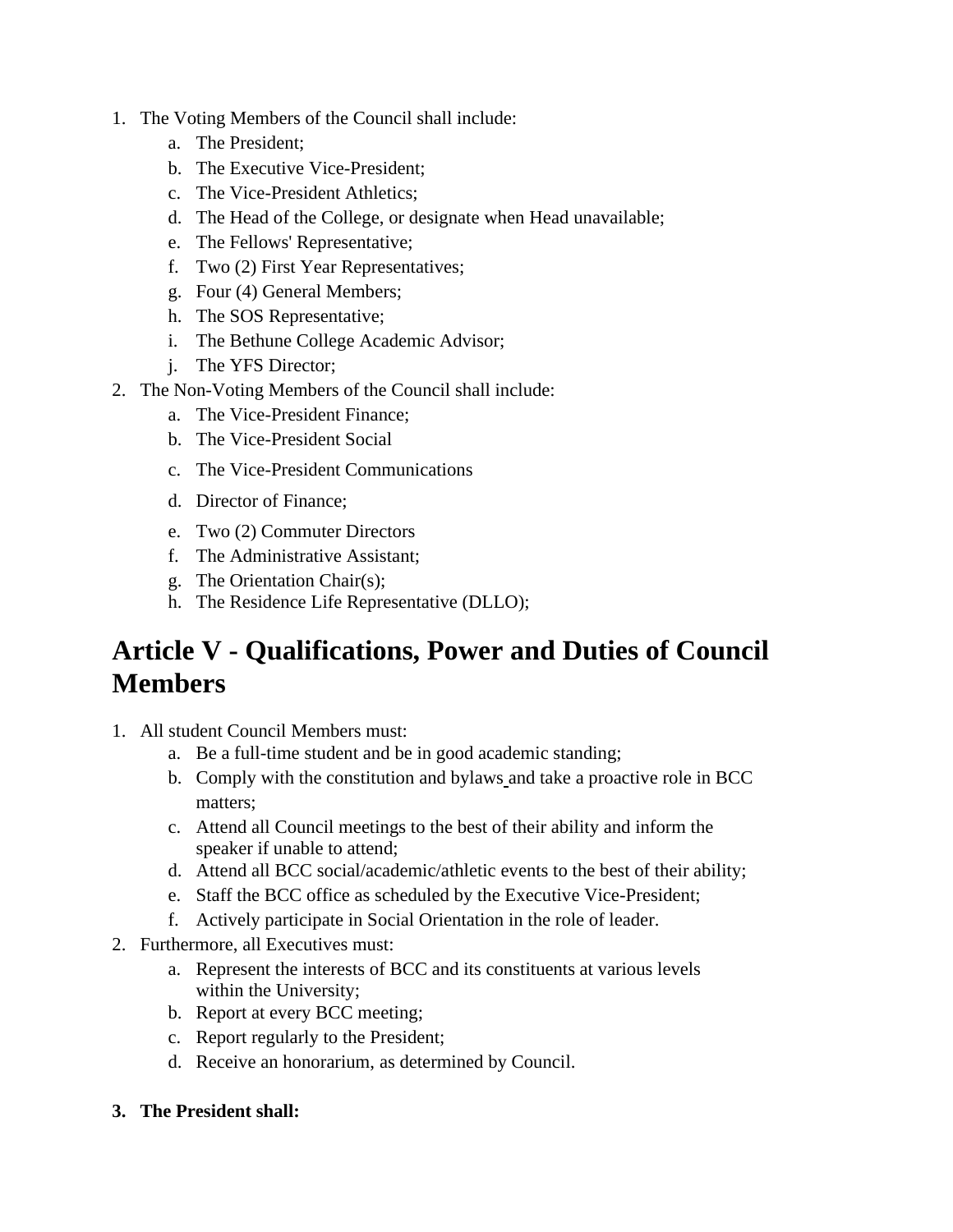- a. Have been an BCC Executive or Orientation Chair for at least one-year prior (unless no executive members or Orientation Chair wish to run for president in which case a member of the non-Executive or non-Chair may run for president);
- b. Chair the Executive, and Constitution committees;
- c. Be a member of the Hiring Committee;
- d. Act as the Chief Council Officer of the Community, and therefore shall be charged with final responsibility for carrying out the wishes, legislation, policies and Constitution of the BCC;
- e. Assist in the coordination of social, athletics, finance, academic and orientation programming through collaborative management.

#### **4. The Executive Vice-President shall:**

- a. Have been a member of the BCC for at least one-year prior;
- b. Chair the Hiring Committee;
- c. Be a member of the Executive Committee and the Finance Committee;
- d. Assume the role of Acting President in the absence of a President and consequently re-assign the remaining duties of the Executive under the discretion of the Executive Committee;
- e. Oversee management and upkeep of council offices;
- f. Be responsible for internal relations and operations between the BCC.

#### **5. The Vice-President Finance shall:**

- a. Be hired after the General Elections of each year, the final day for applications being the final day of General Elections;
- b. Be a member of the Executive Committee, Orientation Committee and the Finance Committee;
- c. Be responsible for all of the financial matters of the BCC;
- d. Ensure that the completed audit is completed by August and that the Interim Audit is completed by the end of January.

#### **6. The Vice-President Social shall:**

- a. Be hired after the General Elections of each year, the final day for applications being the final day of the General Elections;
- b. Chair the Social Committee;
- c. Be a member of the Executive Committee;
- d. Assist in the creation and maintenance of a vibrant social life within and at the service of the Community;
- e. Oversee the implementation of all events throughout the academic year that are aimed specifically at all Bethune constituents. These events may be social, academic or educational in nature.

#### **7. The Vice-President Communications shall:**

a. Be hired after the General Elections of each year, the final day for applications being the final day of the General Elections;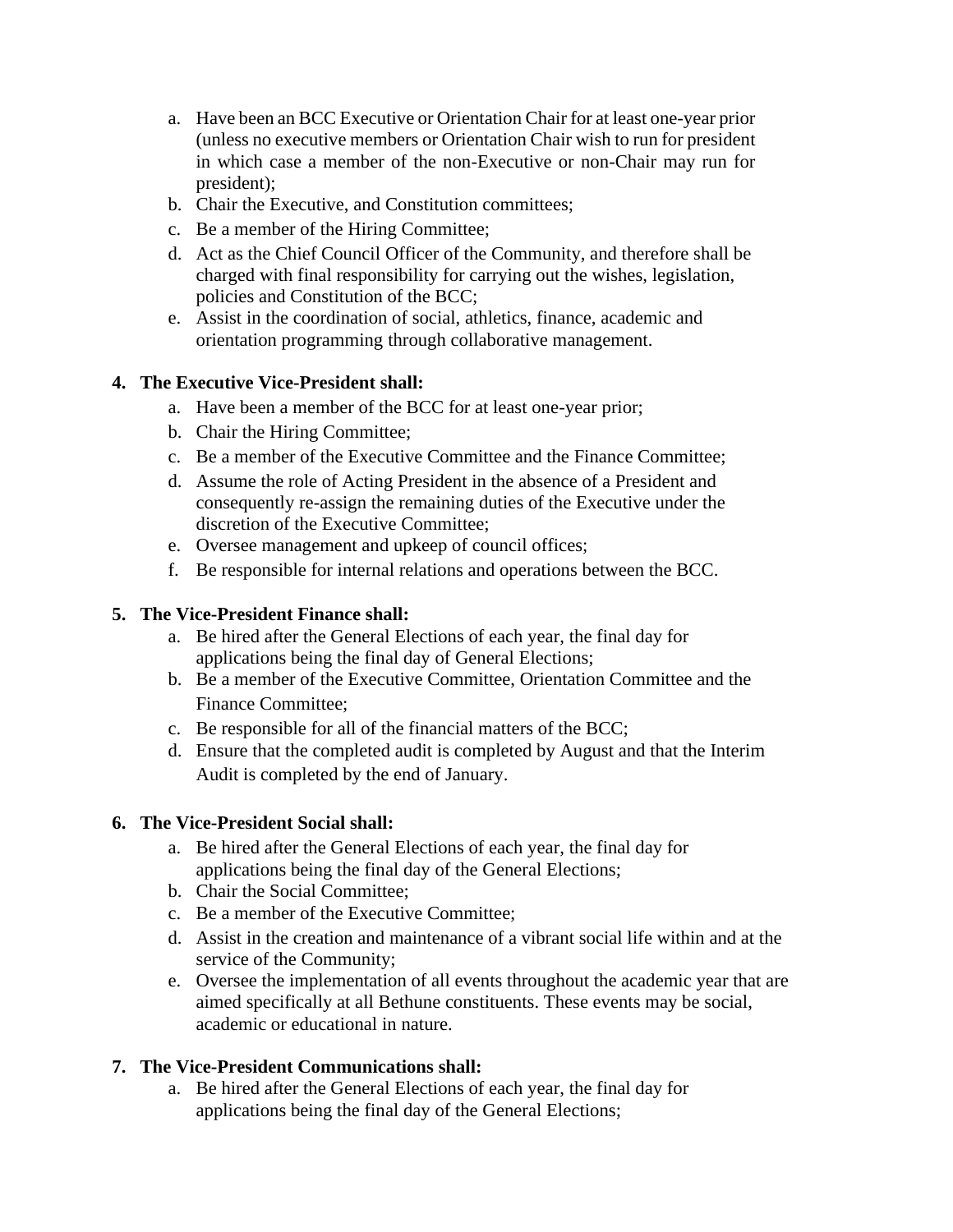- b. Chair the Communications Committee;
- c. Be ultimately responsible for all BCC promotions including digital signage, poster-ing, social media and website upkeep.

#### **8. The Vice-President Athletics shall:**

- a. Have been a BAC Executive Member for at least one year;
- b. Chair the Bethune Athletics Committee;
- c. Be a member of the Executive Committee;
- d. Be responsible for all athletic programming of the BCC;
- e. Endeavour to encourage and increase participation of Community members in both Council and Community athletic activities.

#### **9. The Four General Members shall:**

- a. Be a member of the Social, Communications, Sponsorship and Finance Committees;
- b. Plan a social event;
- c. Plan a council bonding event;
- d. Put up posters;
- e. Plan seasonal decorations for Bethune spaces;
- f. Scan all receipts and match them to adobe cheque stubs;
- g. Make callouts for Orientation week.

#### **10. The Director of Finance shall:**

- a. Be a member of the Finance Committee;
- b. Assist the Vice-President Finance in ensuring that all financial matters of the college are properly being upkept.

#### **11. The Two First Year Representatives shall:**

- a. Be first year students;
- b. Represent the interests of all First-Year Members of the Community;
- c. Endeavour to encourage and increase the participation of such First-Year Members in both BCC and Community activities.

#### **12. The SOS Representative shall:**

- a. Be a SOS executive and approved by BCC;
- b. Act as a liaison between BCC and SOS and provide updates on SOS activities to the Council.

#### **13. The YFS Director shall:**

a. Be a liaison between the BCC and the York Federation of Students and to represent the view of the BCC in YFS meetings.

#### **14. The Commuter Representative(s) shall:**

- a. To be responsible for the maintenance and upkeep of JACs/JCR and study rooms;
- b. Be a liaison between the BCC and the Commuter students of Bethune college;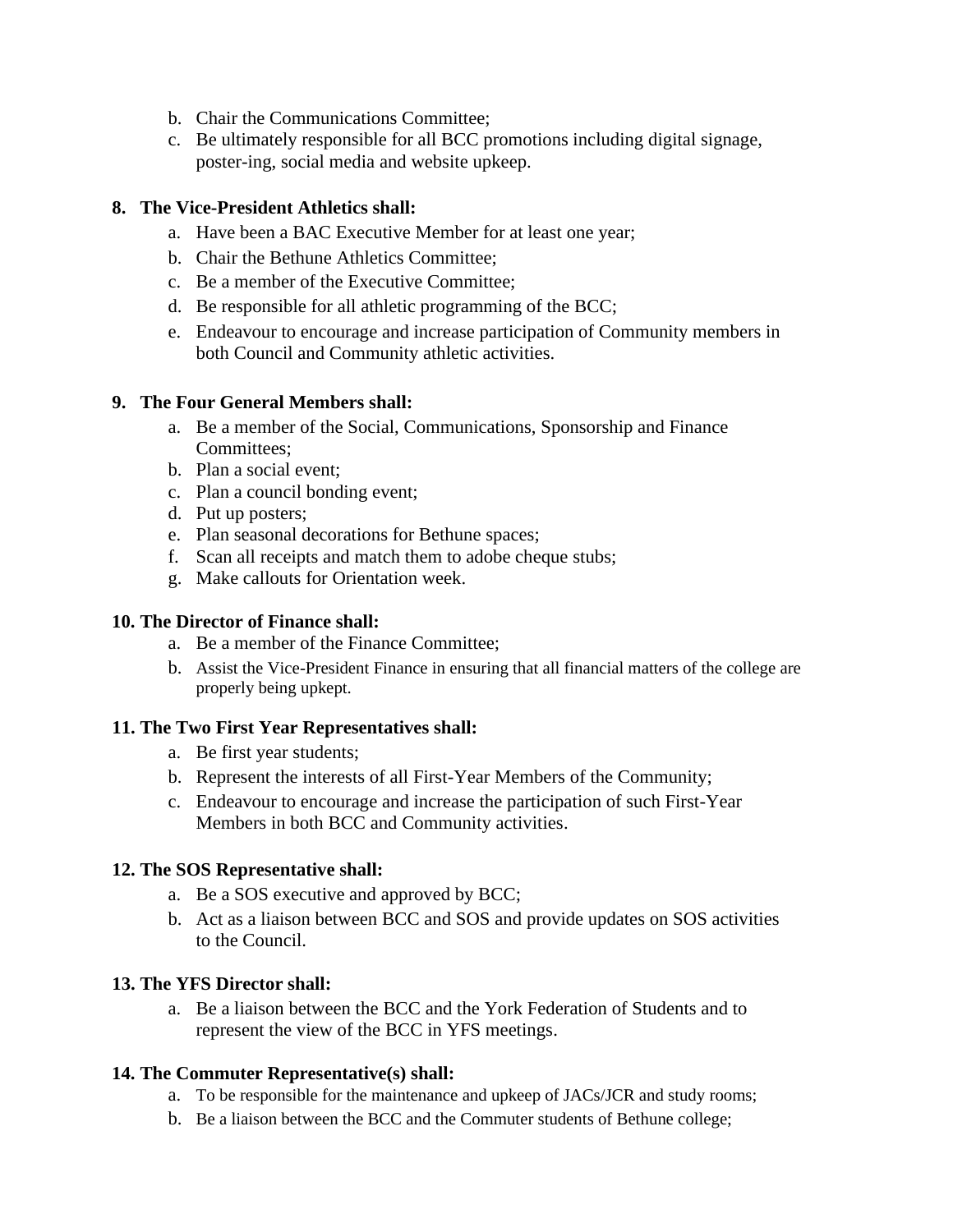- c. Maintain at least three (3) separate regular hours in Bethune JCR (115);
- d. Ensure JCR/JACs are open on weekdays and are clean. The Commuter Reps are also responsible for overseeing the planning and execution of any events that are to be held in JCR/JACs.
- e. Not be living in any residence at York University for the elected academic session.

#### **15. The Residence Representative (DLLO) shall:**

- a. Be a current Don of the Bethune College Residence appointed by the Residence Life Coordinator and accepted by the BCC;
- b. Report as necessary to the BCC at its meetings;
- c. Acts as a liaison between the Residence Council and the BCC.

#### **16. The Fellows Alumni Representative shall:**

- a. Be a member of the York community and a Fellow an Alumni of the Bethune College;
- b. Assist the BCC in defining and achieving its goals, in the best interests of the whole Community;
- c. Be recommended by the Fellows or Head and approved by BCC.

#### 17. **The Administrative Assistant** shall:

- a. Be hired after the General Elections of each year, the final day for applications being the final day of General Elections;
- b. Be an impartial and accurate recorder of discussions, motions, decisions, and reports of all other business and happenings at BCC meetings and ensure proper distribution to the community.

#### **18. The Orientation Chair(s) shall:**

- a. Be hired after the General Elections of each year, the final day for applications being the final day of General Elections;
- b. Plan and execute Orientation Week under the supervision of the Orientation Committee;
- c. Be a member of the Orientation Committee and Sponsorship Committee;
- d. Be responsible for all Orientation related programming;

### **Article VI - Standing Committees of the BCC**

Each committee will meet on a regular basis and report, in writing, every semester.

#### 1. **The Executive Committee shall**:

- a. Consist of the President (Chair), the Executive Vice-President, the Vice-President Finance, the Vice-President External, the Vice-President Athletics and the Vice- President Social;
- b. Be responsible for management of the storage spaces;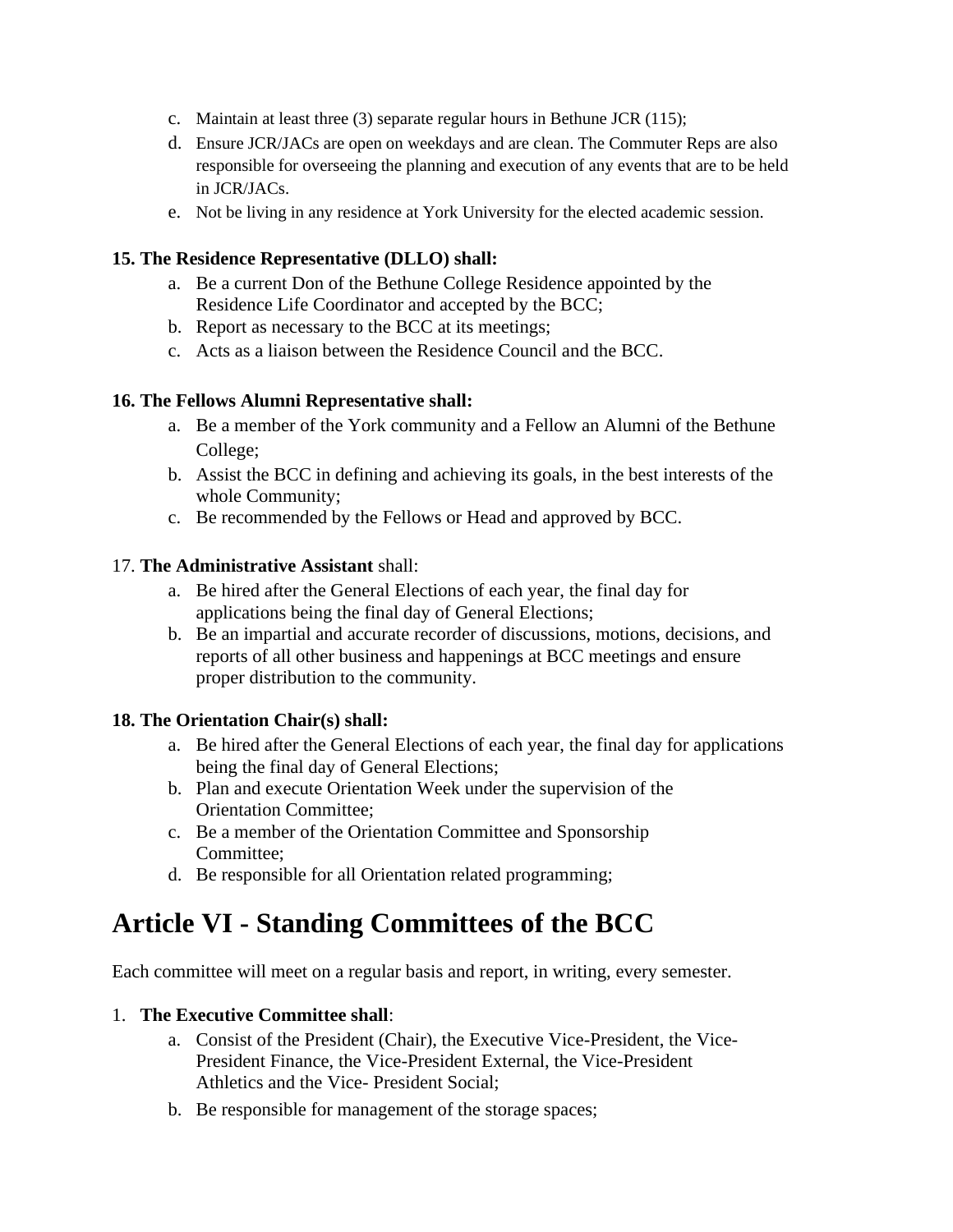c. Meet bi-weekly to inform each other of council matters and make plans for the year.

#### 2. **The Finance Committee shall**:

- a. Consist of the President, Vice-President Finance (Chair), Executive Vice-President, Head of the College or delegate, and four (4) General Members and the Director of Finance;
- b. Oversee all BCC financial matters in the best interests of the Bethune College Council ensuring a balance of the books.

#### 3. **The Social Committee shall**:

- a. Consist of the Vice-President Social (Chair), Four (4) General Members, Both First Year Representatives;
- b. Plan and organize and promote BCC social and/or academic functions;
- c. Have all events planned and approved by the BCC at their specified date but no later than June 30<sup>th</sup>.

#### 4. **The Hiring Committee shall**:

a. Consist of the incoming Executive Vice-President (Chair), the incoming President; the Administrative Assistant to the Head or designate, and optionally a special member familiar with the position as decided upon by the committee to hire all hired council positions;

#### **5. The Bethune Athletics Committee shall:**

- a. Consist of the Vice-President Athletics (Chair), the Bethune Athletic Committee Director of Operations, the Bethune Athletic Committee Director of Communications, the Bethune Athletic Committee Director of Promotions and the General and Senior members of the Bethune Athletic Committee;
- b. Promote and implement the Intramural Program in Norman Bethune College ensuring good sportsmanship and fair play by all participants.

#### **6. The Orientation Committee shall:**

- a. Consist of the President (Chair), the Orientation Chair(s), the Vice-President Finance, the Head of the College, the Assistant to the Head and any other member of Council that is deemed appropriate by the Chair;
- b. Meet on a weekly basis during the Summer semester;
- c. Work with the Orientation Chair(s) and the President to ensure that plans for Social Orientation are running on time and on budget;
- d. Submit recommendations on expenditures and events for Social Orientation to Council.

#### **7. The Constitution Committee shall:**

- a. Consist of the President (Chair), the Executive Vice-President and the Head;
- b. Review the constitution from time to time and decide whether sections need to be edited, added or deleted;
- c. Meet on a bi-semester occasion to review the BCC Constitution;
- d. Report to Council through its Chair as to progress and any information that needs to be changed;
- e. Organize a meeting with the Bethune Community to review and ratify any changes to the Constitution.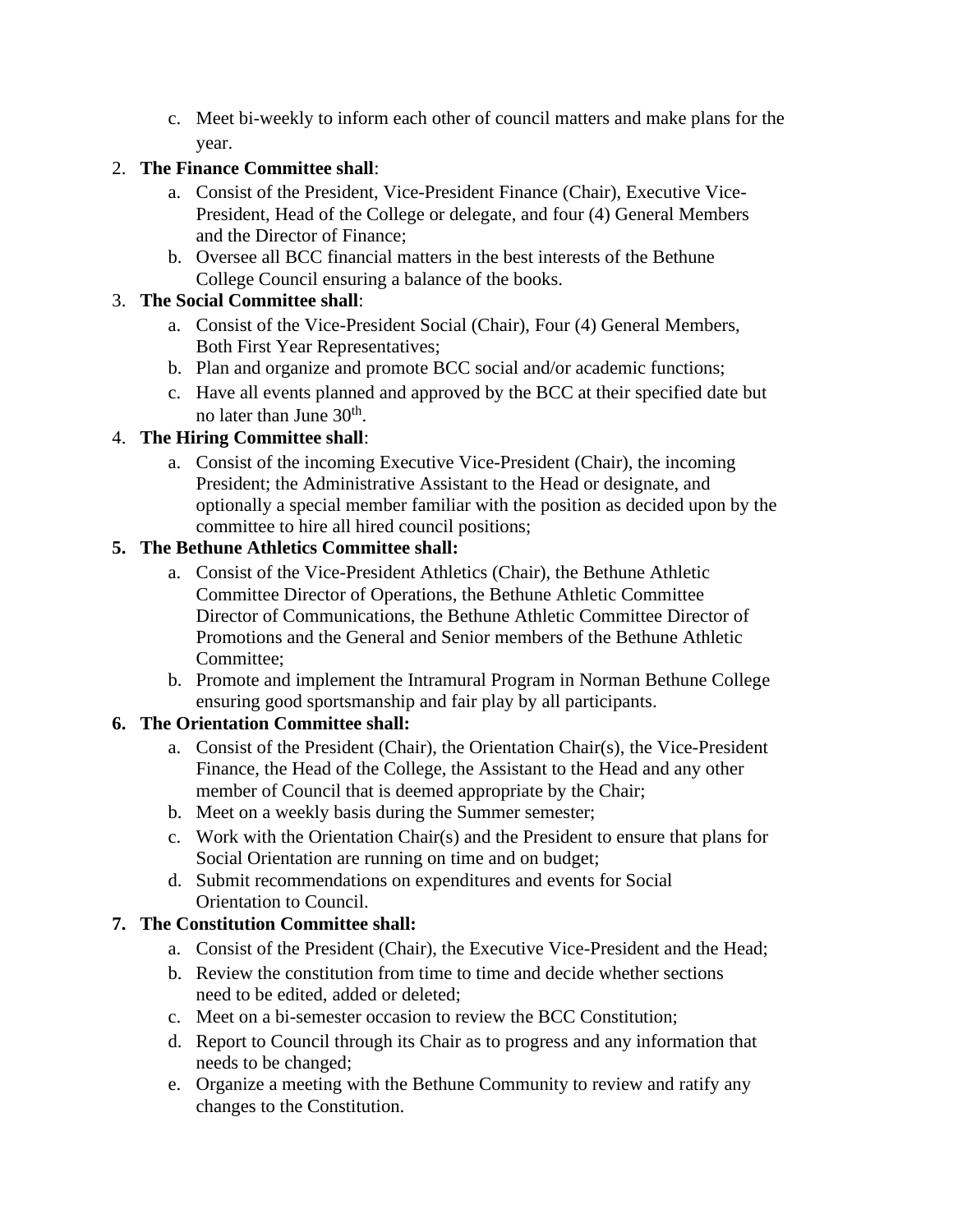#### **8. The Communication Committee shall:**

- a. Consist of the Vice-President Communications (Chair), The Promotion Director and two (2) Promotion Assistants and four (4) general members;
- b. Ensure proper communication of Bethune College Council events and news to Bethune constituents.

#### **9. The Sponsorship Committee shall:**

- a. Consist of the President (Chair), Orientation Chair(s), Vice-President of Finance, Director of Finance and four (4) general members;
- b. Shall be in charge of seeking sponsorship opportunities for the council.

### **Article VII- Student Ombuds Service**

1. The BCC recognizes SOS as an integral part of the Bethune and York community and shall support SOS in whatever way possible in effort to further strengthen the community and further the academic goals of the service.

### **Article VIII- Powers of the BCC**

- 1. The BCC shall be empowered:
	- a. To uphold and enforce the provisions of this Constitution and is required to ensure that none of its deliberations/decisions contravene the Articles or Spirit of this Constitution;
	- b. To play its proper role in holding referenda, including referenda on this Constitution, set out in Article XIV;
	- c. To administer funds accruing to the BCC, and to engage in any undertaking necessary for the achievement of the goals and objectives of the BCC, in the best interests of the Community, and with all due regard to proper book keeping, to fiscal responsibility, and to good citizenship within the wider York context;
	- d. To create and supervise such further BCC bodies, committees, clubs and commissions as may from time to time be deemed necessary for the definition and achievement of the BCC's goals and objectives, in the best interests of the Community, and to delegate representatives to serve on other appropriate Community or York bodies, committees, clubs and commissions;
	- e. To receive, comment and act upon appropriate reports, communications and requests from accredited or recognized spokespersons for other Community, York University, or non-York University bodies, committees, clubs and commissions;
	- f. To grant unto any such bodies, committees, clubs or commissions funds requested for their activities, after taking into account the opinions and recommendations of the Vice-President Finance (refer to Article V (11)), and to retain regulatory control, including the right to withdraw any grant or allocation of funds made to any such bodies, committees, clubs and commissions if in the documented opinion of the Finance Committee or of that of the BCC itself, the monies so granted or allocated are being used for purposes for which they were not granted or allocated;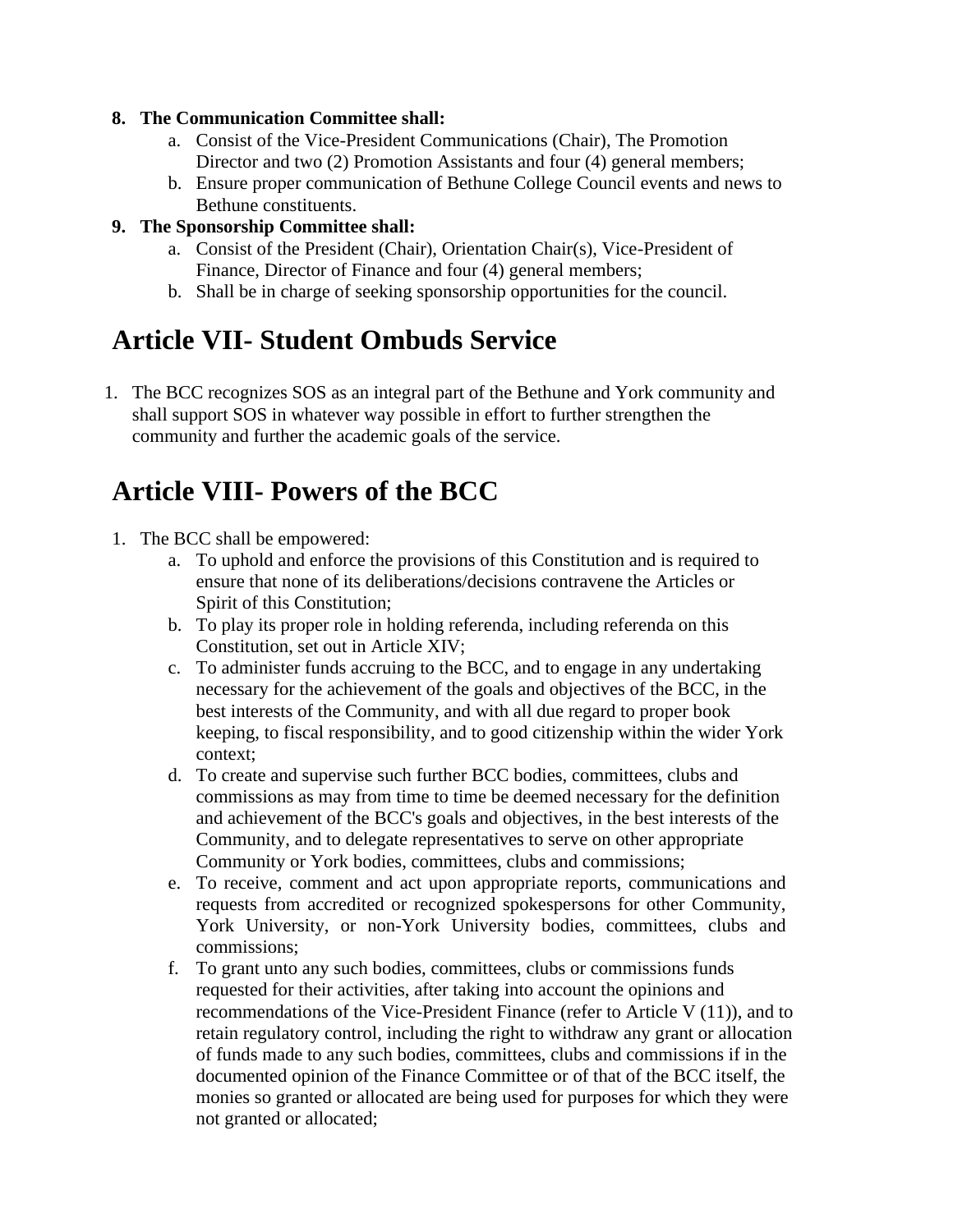- g. To set forth financial accounting criteria through the Vice-President Finance and the Finance Committee to which bodies, committees, clubs and commissions applying for BCC funds shall adhere;
- h. To give further advice regarding the actions of any such bodies, committees, clubs, commissions and spokespersons as the BCC may from time to time deem to be necessary, in the best interests of the BCC and the Community;
- i. To employ personnel, provide for the remuneration and define their responsibilities, or to discontinue such employment for just cause;
- j. To appoint a Chief Returning Officer and his/her assistants (as per Article XI);
- k. To provide for and maintain any assets or facilities shown to be necessary for the furtherance of the goals and objectives of the BCC in the best interests of the Community.
- 2. To assist BCC members in the exercise of their duties and to ensure that each member is fully aware of their obligations and powers; each member shall be provided with a complete copy of this Constitution, at BCC expense, and by the outgoing or present Council President, no later than at the first meeting held after that member's election or appointment.

# **Article IX- BCC Meetings and Procedures**

- 1. Meetings:
	- a. The BCC shall meet for at least twelve regular meetings during the academic year (i.e. September-April, inclusive), at least five regular meetings being held per term; the number of special meetings is not fixed;
	- b. All such meetings shall be advertised no less than 72 hours in advance, through the posting of signs in prominent locations throughout the College and Residence structures; a large audience for BCC deliberations is to be encouraged; Lexicon should also be informed;
	- c. The BCC shall agree at the beginning of each term as to which day and time in the week shall be the recognized, regular meeting time;
	- d. There shall be at least one joint meeting of the outgoing Council and Councilelect following the elections, to allow the new Council to benefit from the experience, procedures and suggestions of the outgoing one. The Councilelect shall become the official Council at midnight on the first day of May (refer to Article IV $(3)$  $(b)$ );
	- e. The new Council shall hold at least three, duly advertised meetings during the summer (May-August, inclusive) to prepare for the fall term and for Orientation Activities.
	- f. The decisions of the meeting may be challenged by presenting to the Chair a petition containing the signatures of one hundred (100) regular members of the Bethune Community (refer to Article II (1) (a)), asking that a Special General Meeting be held.
	- g. This petition must be received by the Chair within one (1) month of the adjournment of the meeting in which decisions are in dispute.
	- h. The Special General Meeting must be held within ten (10) days of the receipt of the petition.
	- i. The quorum for the Special General Meeting is (50) regular members of the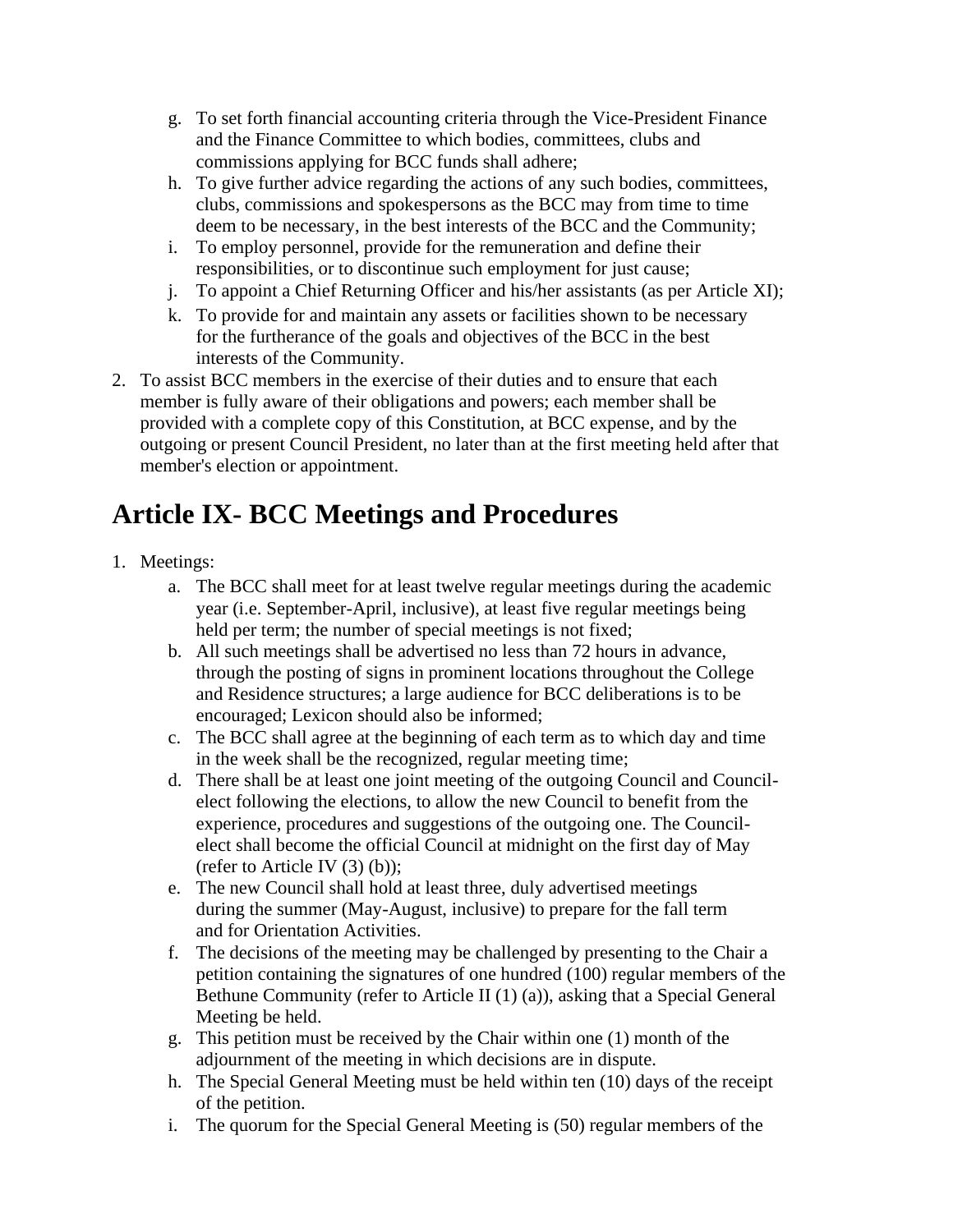Bethune Community and, if quorum is present, the meeting may review any decision of the disputed meeting and confirm or reject it.

- j. If no quorum is present by the advertised start time of the meeting, the Special General Meeting cannot convene and the decisions of the disputed meeting become binding.
- 2. Quorum:
	- a. Quorum shall consist of fifty (50) percent of Voting Members of the BCC including the President or his/her representative; summer quorum shall consist of any twenty- five (25) percent of Voting Members, including the President or his/her representative.
- 3. Proxy Votes:
	- a. A voting member of the BCC unable to attend or remain at a meeting may cast a vote by proxy, provided that they informs the Speaker (or another member of the BCC if Speaker isn't present) and/or Administrative Assistant of this prior to the commencement of the meeting concerned and in hand-written or email format, indicating how they would vote on the various motions in the agenda; that proxy expires at the end of that particular meeting;
	- b. The Minutes of the meeting shall reflect the use of proxy votes.
	- c. Proxy votes can only be exercised to motions as a part of the agenda and shall be exercised by the Speaker.
- 4. Rules of Procedure:
	- a. The BCC adopts the **Bourinot's Rules of Order**, as the rules of its procedure, except in such circumstances where it shall have duly adopted its own rules which nevertheless may not be such as to conflict with the Articles, and Spirit of this Constitution;
	- b. No meeting of the BCC shall be greater than two and one-half hours in duration, unless a motion to continue past this time is made and receives a two-thirds majority affirmative vote;
	- c. All votes of the BCC shall be by a public show of hands, counted by the Chair of the meeting, unless a motion asking for a secret ballot is carried by a twothirds affirmative vote. The Minutes shall record the rationale for the rarely used secret ballot vote;
	- d. Motions shall be passed by a simple majority vote of the voting Members unless otherwise prescribed in this Constitution.
	- e. The Chair of the meeting will only vote in the event of a tie and will be the tiebreaking vote.
- 5. The Minutes:
	- a. Minutes are to be sent out to BCC within 2 business days of the previous meeting by the Administrative Assistant.

### **Article X- BCC Elections**

- 1. All BCC Elections shall be coordinated by the Chief Returning Officer. If the Chief Returning Officer is a candidate in the election then another member who is deemed fit by Council shall take his/her place;
- 2. The Chief Returning Officer shall: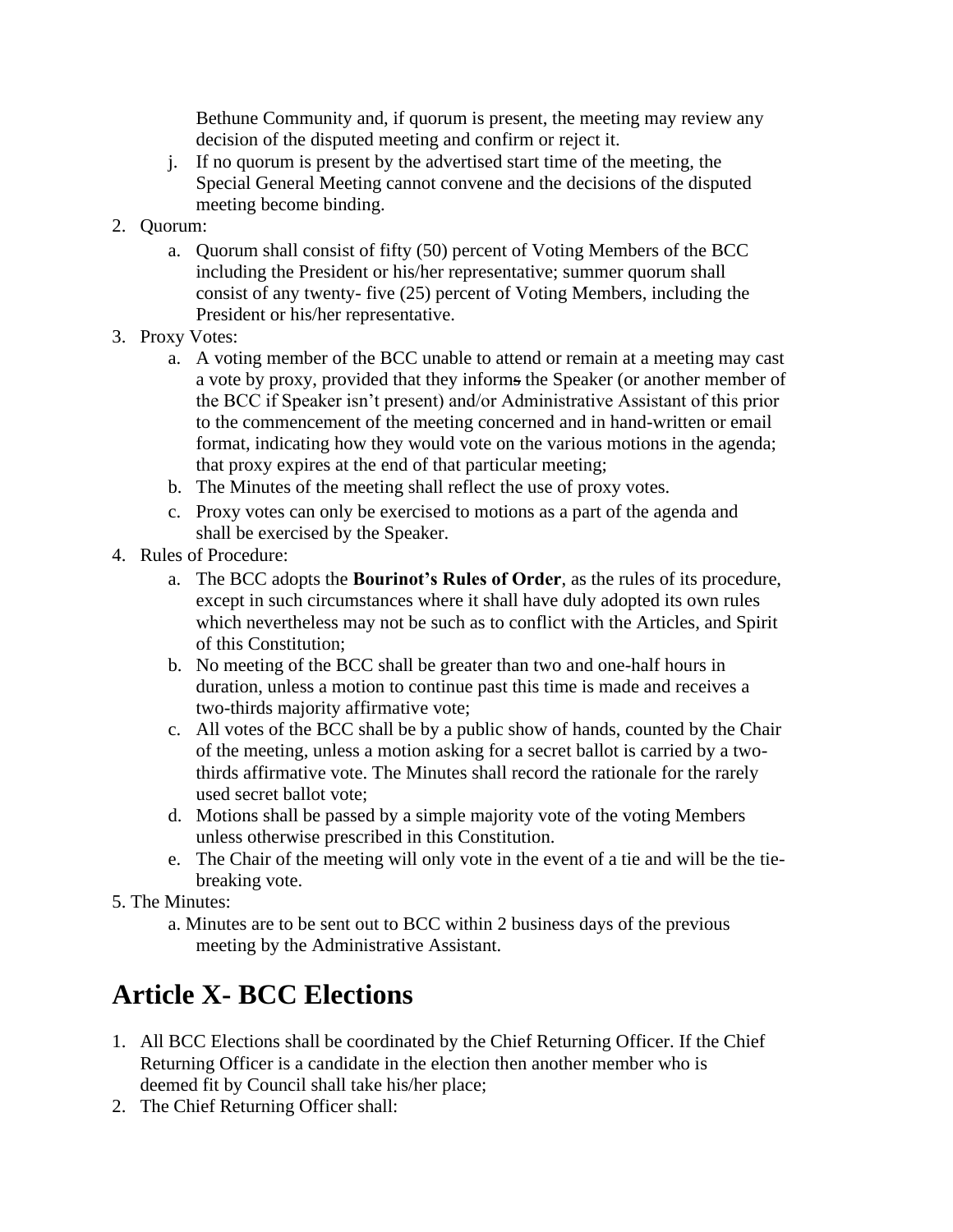- a. The Chief Returning Officer, hereby referred to as the CRO, shall oversee the online voting process;
- b. Be in charge of all matters pertaining to the holding of BCC elections (e-Vote or by ballot), By-elections, or referenda, including the checking of the Voters List (Community Regular Members) from the Head's Office; the receiving and certification of nominations; the posting of notices; the establishing of polls; the counting of ballots; the declaration of spoiled ballots; the declaration of successful candidates and all results; the declaration of successful referenda questions; the making of all such results known both to the outgoing Council and to the Community. They will be responsible for contacting e-Vote to set up the elections, getting the votes and providing York with the newly elected members. They shall also arrange for All-Candidates, public meeting for the Community after the closing of nominations and in the campaign week (except where a post/posts is/are filled by acclamation);
- c. Conduct the elections, By-elections, or referenda on days established by the Constitution, or by motion of the BCC;
- d. Have their own vote counted only in the case of a tie and with respect to each such office;
- e. Otherwise maintain complete impartiality; they may take any complaints or charges of undue pressure or influence before the BCC for investigation and resolution;
- f. Have final authority to enforce all electoral regulations; or decide matters of contention or to take them before the BCC for resolution; they may disallow nominations or force the withdrawal of any candidate for documented just cause, and such a rejected person may appeal to the BCC for reconsideration; Be eligible to run for office in the BCC elections or By-elections only if written notice of his/her resignation is given to the BCC President at least a week prior to the Opening of all nominations for such elections or Byelections; Be replaced, in the event of his/her resignation by such deputy as is designated by the outgoing or present Council;
- g. Will have a meeting with all nominees before the start of the Campaign Period to determine their eligibility and commitment to run for office;
- h. Receive a salary or honorarium for the performance of their duties, in the amount set and agreed upon in a regular meeting of the BCC.
- i. Once the voting period has concluded just prior to the votes being counted the CRO shall cast his/her vote. This vote shall be concealed and locked away under the watch of the Head of Bethune College and only be revealed in the case of a tie will it be used to break the tie.
- 3. Hired Positions
	- a. It is noted that no person shall apply for a hired position and run for an elected position at the same time;
	- b. If it is found that a candidate has done so this may be grounds for disqualification from the election.

### **Article XI - BCC Nominations and Election Procedures**

1. **Nominations**: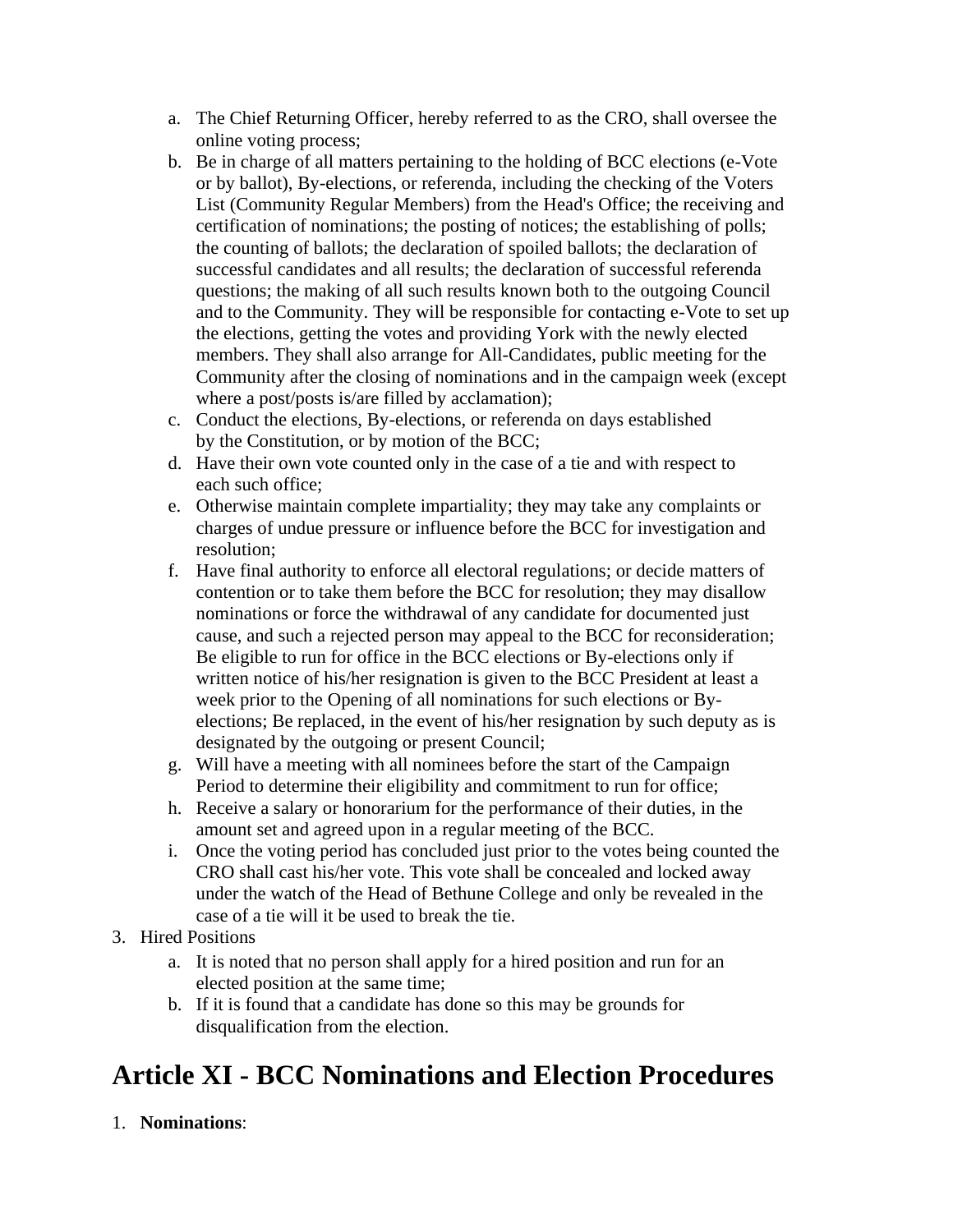- a. Candidates for office must be regular Members of the Community (as per Article II
	- (1) (a)), and the other provisions in this Constitution;
- b. Nominations shall close seven (7) days prior to the day of the election or Byelection;
- c. No candidate may be nominated for more than one office in any one election or By- election;
- d. Nomination, and all items of Article XI, fall under the authority and supervision of the CRO, as in Article X;
- e. To be valid as well, all nominations shall be in writing, shall be signed by the nominee and by ten (10) nominators, and shall be delivered to the CRO prior to the announced deadline;
- f. For the position of President all nominations shall be signed by the nominee and by twenty (20) nominators
- g. Nominees must meet with the CRO before the start of the Campaign Period to determine if their eligibility and commitment to run for office are satisfied.

#### 2. **Voter Eligibility**:

- a. Any Regular Member of the Community as defined in Article II (1) (a) (iiii), and only such persons, may vote in BCC elections, By-elections and referenda;
- b. Each such voter is entitled to cast one vote for each position with the following restrictions;
- c. Only Regular Members who are also Student Members (Article II (1) (a) (ii)) and who are in the first year of study in their program may vote for the First-Year Representatives

#### 3. **Procedure for Elections**:

- a. BCC elections shall be held on dates in March or October, or as otherwise indicated in the Constitution as set by the BCC or the outgoing Council, but never on Saturday, Sunday or a University Holiday, and these dates shall be duly advertised; voting dates shall be set by the CRO in consultation with the BCC;
- b. There shall be one ballot provided at a general (March) BCC election: This will be for all elected positions on Council with the exception of the First Year Representatives; All voting shall be done by E-Vote and only those members of the Community who are deemed eligible to participate will be able to vote;
- c. There shall be 2 ballots at a Fall By-election (October): This will be for the positions of First Year Representative and any vacant position that needs to be filled by Council due to resignation or impeachment;
- d. Each voter must vote only once per election; any irregularity must be reported by a deputy to the CRO and/or by himself/herself to the BCC for prompt resolution;

### **Article XII- Referenda and Impeachment of Council**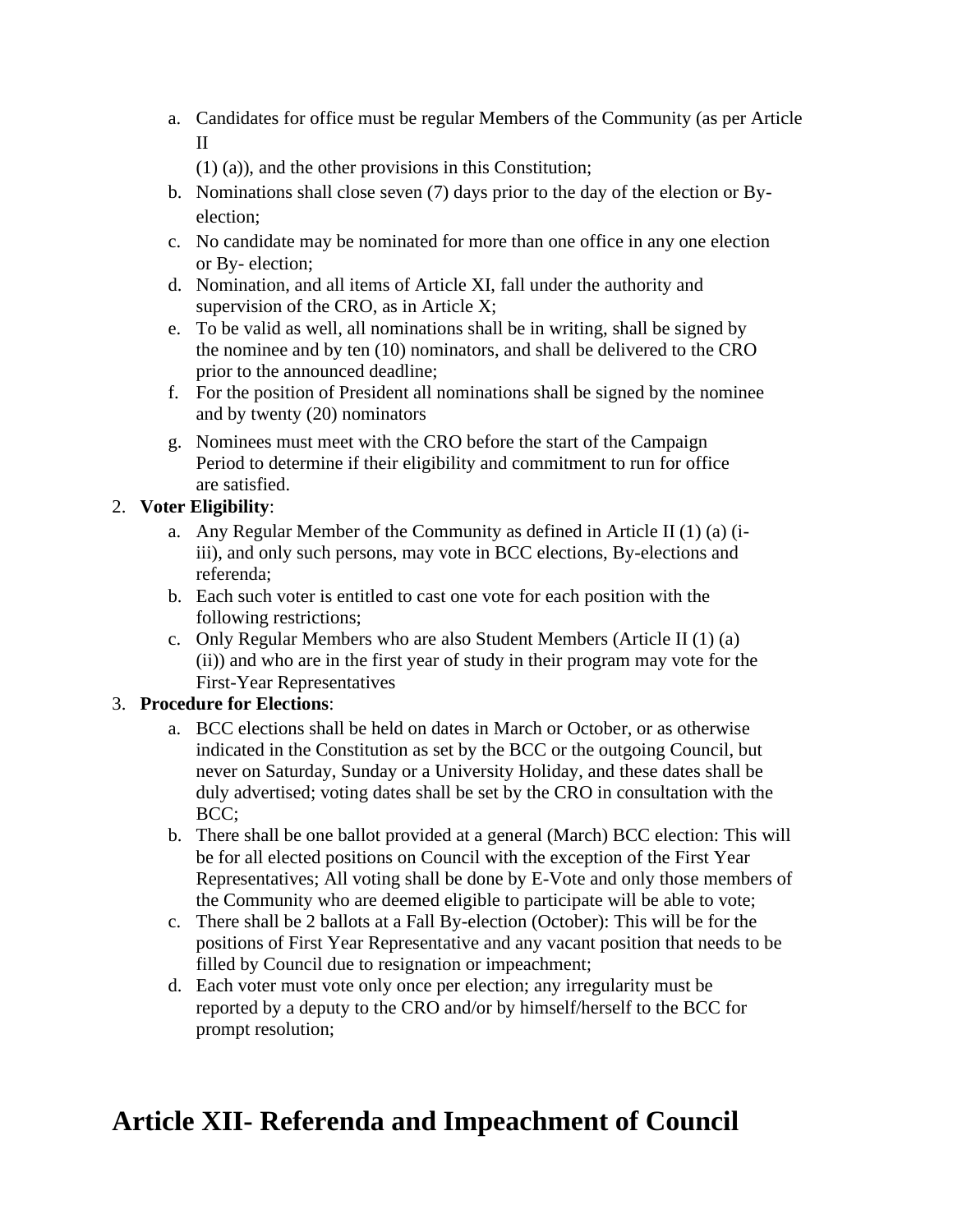- 1. Referenda/Impeachment:
	- a. Upon receipt of a petition signed by ten percent (10%) of the Regular Members of the Community (refer to Article II  $(1)$  (a)) or by a motion approved by a two-thirds majority of the current Council, the President must call a Referendum within ten days and with all due publicity if the matter at issue involves:
		- i. Any change to the Constitution (refer to Article XIV);
		- ii. Alleged loss of confidence in the BCC in entirety by most of the Community, or attempted impeachment for grave and documented cause;
		- iii. A desire by the BCC to test the will of the Community on an important matter facing the College;
	- b. Any such referendum shall involve the BCC in consultation with the CRO (refer to Article X) and shall be held under his/her supervision and authority;
	- c. The referendum, to be successful, or binding, must: Be voted in favour of by two- thirds (2/3) of the regular members of the community (refer to Article III  $(1)(a)$ ) present at the meeting (refer to Article XIV  $(3)(b)$ ); with due posting of the results;
	- d. The decision of the referendum shall be binding on the BCC.

### **Article XIII – Impeachment**

- 1. Council may, for any reason(s) it considers appropriate, impeach a Member of Council. A motion of impeachment must be passed by a two-thirds majority vote of those present and voting.
	- a. In the case of hired positions, a motion of impeachment may be passed by a simple majority of those present and voting.
	- b. Any member of Council must be given at least 14 days' notice of a motion to impeach.
	- c. In the case of a motion to impeach in the case of severe dereliction of duty, or if a member is deemed to be hazardous to the integrity of the council, the council can expedite the proceedings. Reasons for expediting the proceedings must be given and supported by the Speaker. Then, through a vote of consensus (excluding the accused) the notice can be given a minimum of 7 days before the meeting of impeachment.
	- d. When, by general consensus, Council is of the opinion that a motion of impeachment should be considered, a formal motion need not be moved by any particular Member but shall be deemed to have been moved and seconded.
	- e. Every motion of impeachment shall be considered in camera unless Council, by a two-thirds vote, determines that consideration should be public.
	- f. The Speaker shall present a list of offences against the Member to which a motion of impeachment applies or, if the person is absent, shall state the offences to Council.
	- g. The Member of Council to which a motion of impeachment applies may make a statement and answer questions posed by the council, and thereafter shall withdraw during the time the matter is in debate.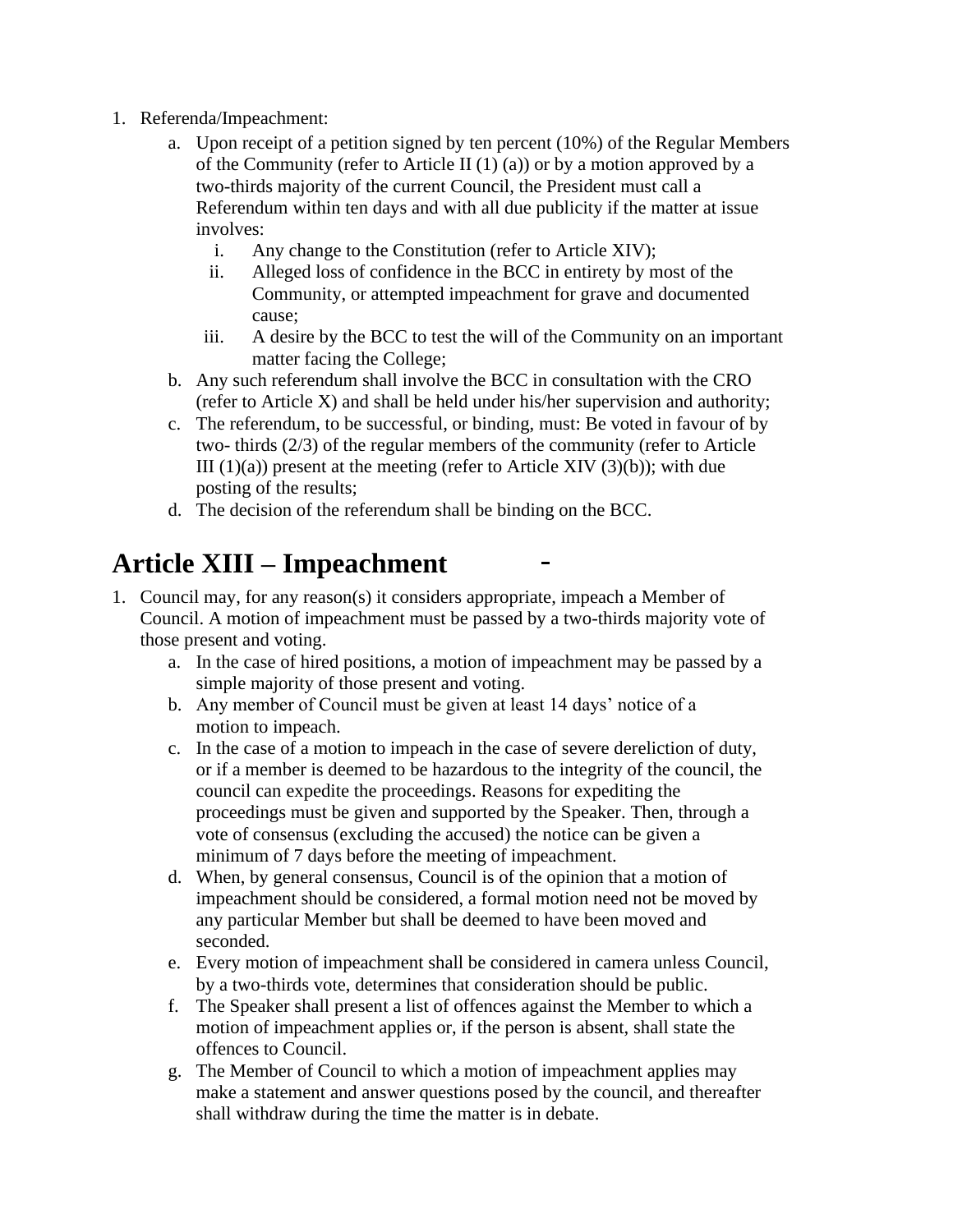- 2. Grounds for impeachment.
	- a. Incompetence;
	- b. Misappropriation of Council funds;
	- c. Flagrant abuse of powers and responsibilities of a member's position;
	- d. Acting in any manner detrimental to the intent, image, and direction of the BCC;
	- e. Failure to attend two (2) consecutive meeting without advance notice;
	- f. If any Council member is habitually late for meetings of Council, consistently misses office hours, or consistently fails to perform his/her duties;
	- g. Any Member who is deemed by the Speaker to create a disturbance, fail to abide by motions, procedure or rulings of the Speaker, or does not respect other Members of Council; may be removed by the Speaker immediately for the duration of that meeting.
	- h. Any Member who is censured or suspended more than once shall immediately be considered for impeachment.
- 3. Impeachment
	- a. If a member of council violated two of more of the listed offenses, they shall be put up for impeachment;
	- b. If a member of council is impeached, then the potential honoraria for that member shall be forfeit and a By-election shall be called for (refer to Article X);
	- c. Any motion of impeachment, by two-thirds majority vote, may be amended to a motion of censure or suspension;
	- d. Upon receipt of a petition signed by two percent (2%) of the Regular Members of the Community (refer to Article II  $(1)$ ), any member may be dismissed from the BCC for documented failure to live up to the duties and public expectations of their office. Before voting on an impeachment, the BCC shall summon the person(s) concerned to explain and clarify the matter and witnesses may be called. If impeached, a By- election shall be called for (refer to Article X);
- 4. Dismissal of Hired Positions
	- a. The Vice-President Finance or any other hired position may be dismissed by the BCC with a two-thirds majority vote if it is found that they have been negligent in his/her duties or if there is documented mismanagement of BCC funds. (refer to Article V (9)).
	- b. Seven (7) days' notice must be given to the member in question;
- 5. Honoraria penalties are cumulative.

### **Article XIV- Amendments to the Constitution**

- 1. Amendments, which are actions taken through a vote by the entire community, to delete, alter or revise the language or spirit of this Constitution, may be proposed by a motion of the BCC which is approved by two-thirds of the Voting Members at that regular meeting, or by a petition signed by not less than ten percent (10%) of the Regular Members of the Community, as per Article II (1) (a) and Article XII (1) (a) (i);
- 2. Proposed amendments must be conspicuously posted on all College Bulletin Boards and like places prior to the commencement of voting on the amendment(s), and notice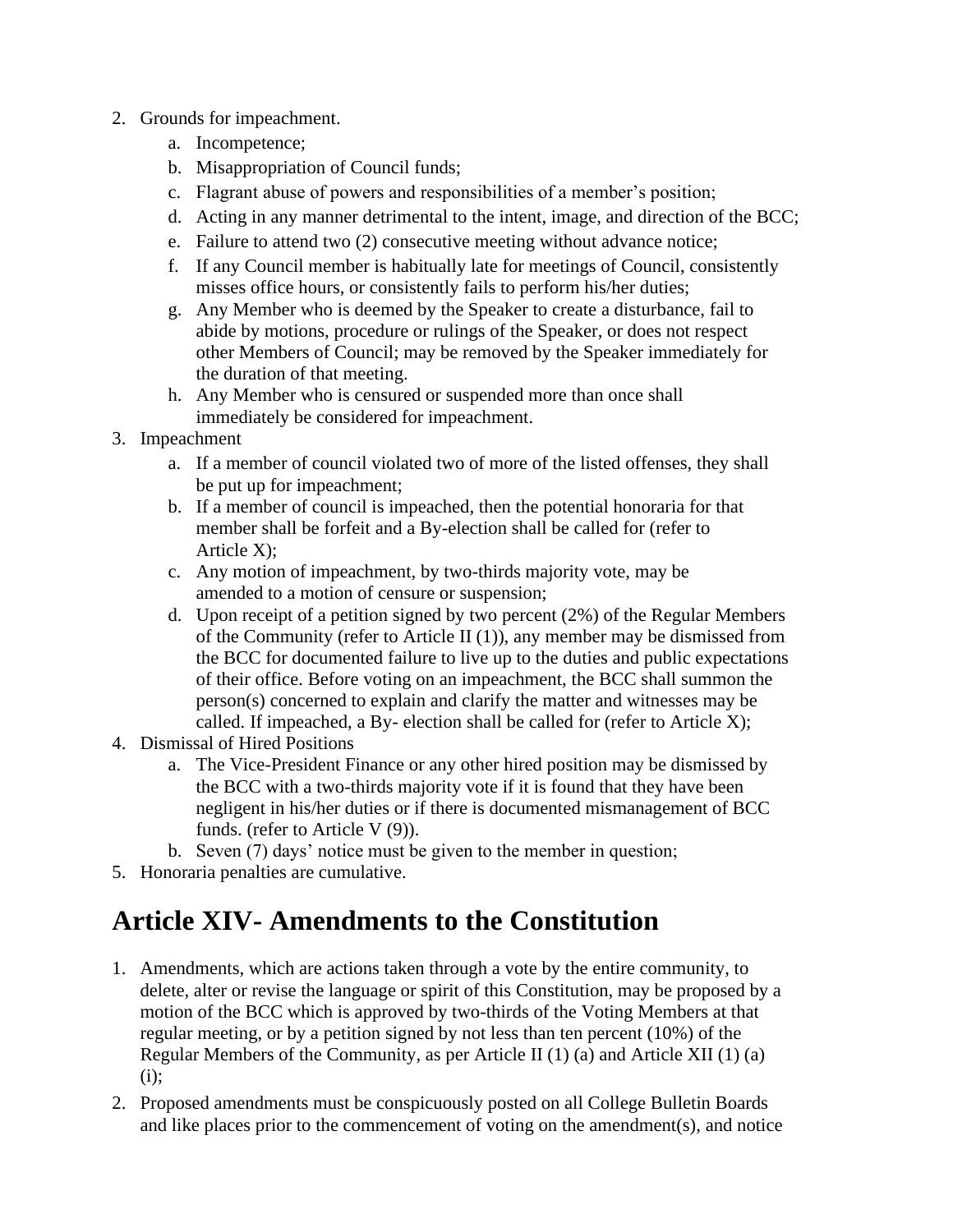must also be given to Regular Members by an additional reasonable means of communication (e.g. Lexicon, the BCC website, social media pages, digital signage on Campus), this whole process being supervised by the Vice-President Communications.

- a. All amendments must be voted in favour of by two-thirds (2/3) the regular members of the community (refer to Article II  $(1)(a)$ ) present at the Constitution Meeting; no proxy votes allowed;
- b.
- i. Changes to the constitution must be voted on at a Constitution Meeting meeting, to be held only once in February of every year;
- ii. Notice of this Constitution Meeting and any proposed constitutional changes, must be given at least fourteen (14) days prior to the Community;
- iii. To have a Constitution Meeting with the Community advising of passages in the Constitution to be amended prior to being voted upon by Council;
- iv. All regular members present at the Constitution Meeting, have the right to vote at this meeting (refer to Article II  $(1)(a)$ );
- v. Quorum for this Constitution Meeting comprises of fifty (50) regular members of the Community (refer to Article II (1)(a));
- c. Changes to the constitution do not take effect until the following years' council assumes office.

# **Article XV - Bethune College Council Bylaws**

- 1. Amendments to the Bylaws require a two-thirds majority vote of the Bethune College Council;
- 2. Bylaws must be voted into effect by two-thirds majority vote by the Bethune College Council by August 15th of the fiscal year;
- 3. It shall be the responsibility of the Constitution Committee to overlook the Bylaws and bring it up to the Bethune College Council to see any recommended changes for the fiscal year;
- 4. The Bethune College Council Shall Abide by the Bethune College Council Bylaws.

# **Appendix I – Bethune College Council Financial Policies**

- 1. The fiscal year of the Council shall be from the first day  $(1<sup>st</sup>)$  of May of any given year and terminate on the thirtieth day  $(30<sup>th</sup>)$  of April in the following year.
- 2. Council shall establish additional policies concerning financial procedures of Council, provided such rules and regulations do not conflict with the requirements of this Article, or any other Article of the Constitution.
- 3. All monies authorized, allocated, and spent by Council are the sole gift of the Council, as representatives of the students of Norman Bethune College; and it is the right of Council to direct, limit, and appoint in all such decisions, the ends, purposes, considerations, conditions, limitations, and qualifications of such allocations.
- 4. Council continues to retain authority over all monies until they are spent,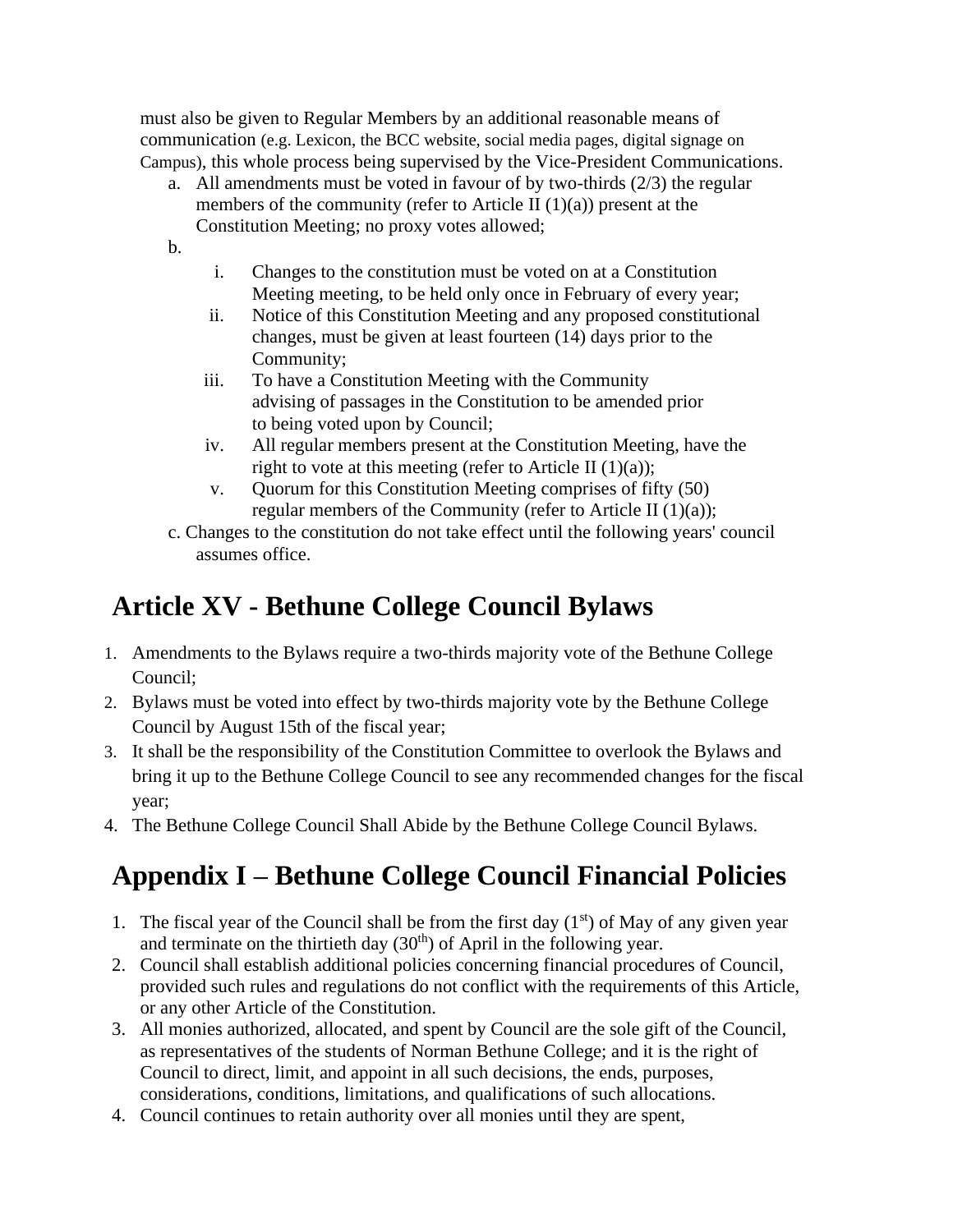notwithstanding that a budget has been approved or that monies have been allocated to any member of Council or Committee of Council, or other person or organization deriving its authority and existence from the Constitution or Council, and who/which is directly responsible to Council.

- 5. In accordance with subsection (a), Council may with the recommendation of the Vice-President Finance
	- a. increase or decrease the amount of; enact, amend or repeal conditions or regulations governing the spending of; or
	- b. revoke, suspend or re-allocate all or any monies budgeted or allocated.
- 6. In order to aid subsequent councils, at the end of every year BCC will ensure that there is a minimum of \$20,000 is allocated as a Contingency Fund; this will aid in summer planning and events;
- 7. At the end of every year the BCC will allocate a minimum of 1% of the council levy to be put towards the 50<sup>th</sup> Anniversary celebrations of the College;
- 8. The Student Ombuds Services will be allocated a minimum of 15% of the council levy on a yearly basis;
	- a. A yearly comprehensive report must be presented to Council no later than April 30<sup>th</sup> detailing all that the Student Ombuds Services has done;
- 9. Council shall not pass any motion to spend or allocate monies, or to amend any such motion passed at a previous meeting, or to amend the budget of Council, unless notice of approval and recommendation has been given by the Finance Committee at a previous meeting;
- 10. Notwithstanding that a budget has been approved or that monies have been allocated, no Member of Council may authorize the spending of monies, without the express consent of Council, in excess of seven hundred and fifty dollars (\$750), or a lesser amount which is one of a series of related transactions involving an expenditure by Council in excess of seven hundred and fifty dollars (\$750). In the event of uncertainty, Council shall determine the matter.
- 11. All cheques, bills of exchange, or other orders for the payment of money, shall be signed by two of the following:
	- a. the President;
	- b. the Vice-President Finance; or
	- c. the Executive Vice-President.
- 12. All contracts, agreements, instruments, or other documents requiring the signature of Council shall be signed by the Vice-President Finance is one signature if needed and both the Vice- President Finance and the President or the Executive Vice-President if two (2) signatures are needed;
- 13. It is affirmed that Council may at any time by resolution, direct the manner in which any particular contract, agreement or other obligation(s) of Council may or shall be executed by two-thirds majority vote;
- 14. Each year, during the Winter semester, Council shall appoint the auditor(s) to be utilized until the following year, and if an appointment is not made, the auditor currently in use, shall continue in until a successive auditor is appointed
	- a. The auditor's report shall be presented to Council for approval;
- 15. If a vehicle is used for council business, council shall reimburse the owner of the vehicle with the established and agreed upon rate by the updated Reasonable per-kilometer allowance set by the government of Canada driven for Council business.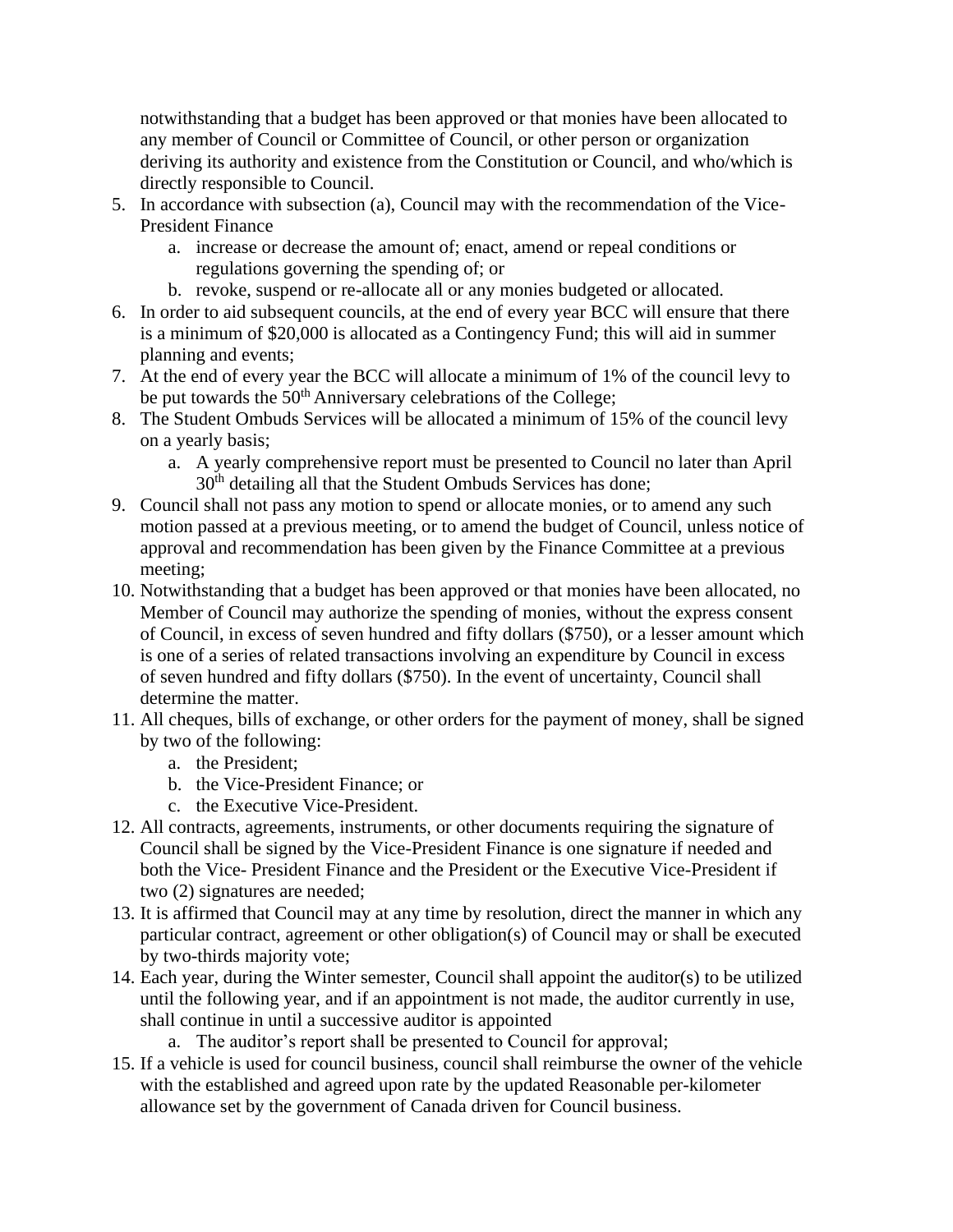### **Appendix II – Honorarium Protocols**

- 1. In this Article, "Honoraria" means financial remuneration as recognition for dedication toward Council activities.
- 2. As a principle, the BCC believes in the use of honoraria as a way of ensuring responsible and accountable student government and to recognize the contributions made by its Council Members
- 3. The total amount of Honoraria awarded to all elected members of Council each year shall be no greater than 10% of the total Council Operating Budget, unless Council Members have their Honoraria decreased as a sanction.
- 4. Council shall disperse honoraria in the following way:
	- a. Within the first month of the Summer session, Council must divide the honoraria into three (3) equal sections, each to be awarded upon the end of the Summer, Fall, and Winter sessions for the executives and associates of council. In this case, the honoraria for the directors and representatives will be divided into (2) equal sections; to be awarded upon the completion of the Fall and Winter Sessions.
	- b. Council may decide to reduce the amount awarded by a two thirds majority of those present and voting.
	- c. If a Council Member has their Honoraria decreased, then the remaining funds are carried forward as a surplus for the next council.
- 5. The honorarium meeting will be held roughly at the end of the term, given that all honoraria- entitled members are able to attend. This meeting will be on camera. The process is as follows:
	- a. All honoraria-entitled members are to present a write up of what they have done in the term. This will include the following:
		- Did you meet your goals for the semester? If not, why?
		- What went well during the term?
		- What can be improved during the term?
		- List out the changes that you have implemented. Did it work? Why or why not?

#### *Failure to produce the said documentation will lead to a reduction in the maximum honorarium by 10% per term.*

- b. The Action Plans will be used as a basis of preliminary assessment. Also, the participation of each individual in: intramurals, events and other college initiatives will be taken into account. The preliminary assessment will be a list of their goals, what was accomplished and how it was accomplished, and their attitude towards the rest of the council.
- c. Each honoraria-entitled member will present/talk about the things that they have done for the council, and any special or exemplary actions outside of their responsibilities. Any extenuating circumstances which may have affected his/her performance can be raised here. After this presentation, the rest of council will be allowed to ask questions for clarifications. A professional attitude must be maintained during the meeting, and personal 'attacks' or accusations will not be tolerated.
- d. The member being assessed will be asked to leave the room and the council members will deliberate. Within this discussion, the following will be decided: